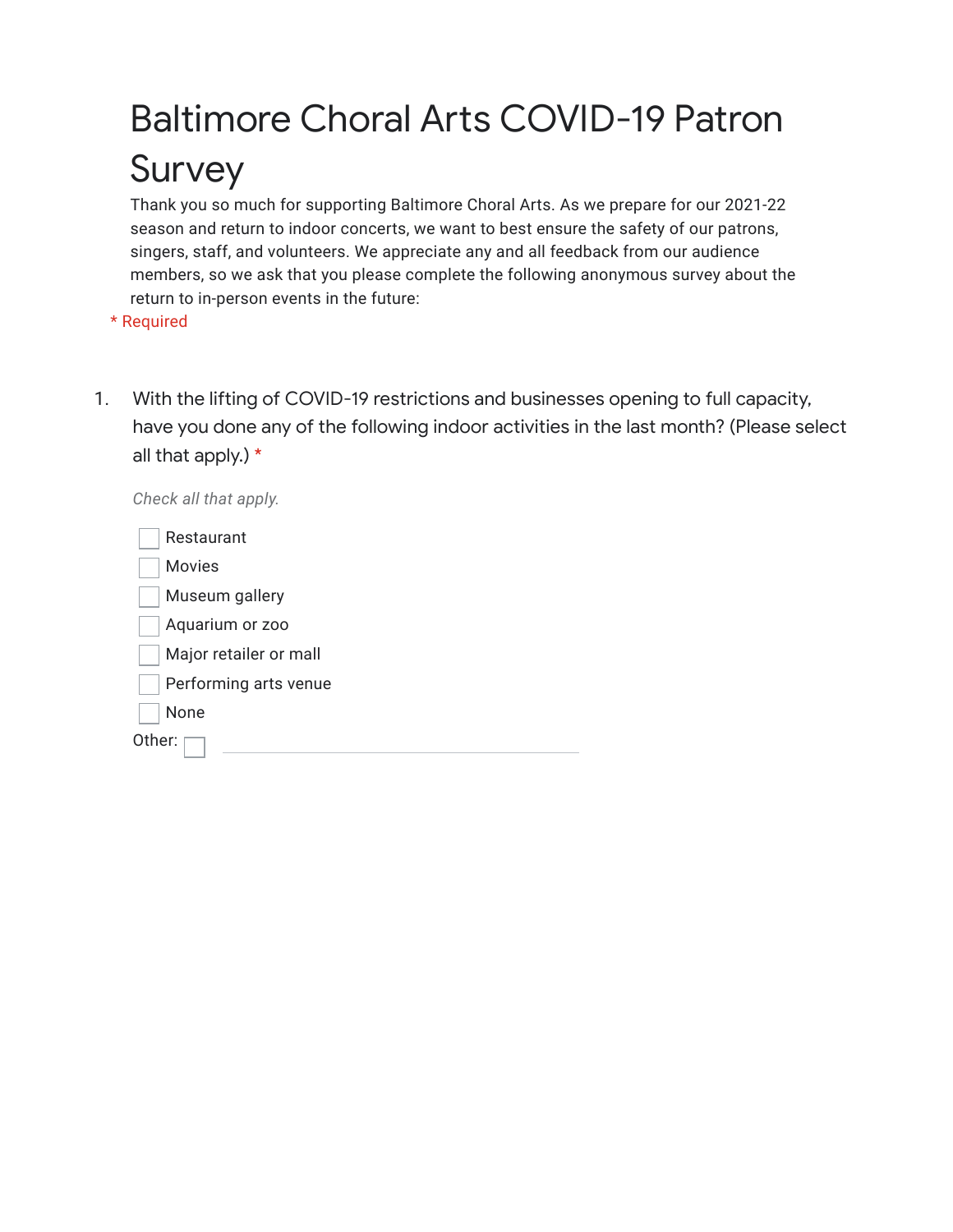2. With the information you have today, when is the soonest that you would feel comfortable returning to a concert hall? \*

*Mark only one oval.*

| <b>Fall 2021</b>                            |
|---------------------------------------------|
| Christmas 2021                              |
| Winter 2022                                 |
| Spring 2022                                 |
| 2022-2023 season                            |
| I'm not sure.                               |
| I do not feel comfortable returning at all. |
| Other:                                      |

3. Once indoor concerts resume, which of the following precautions would you expect when returning to the concert hall? (Please select all that apply.) \*

## *Check all that apply.*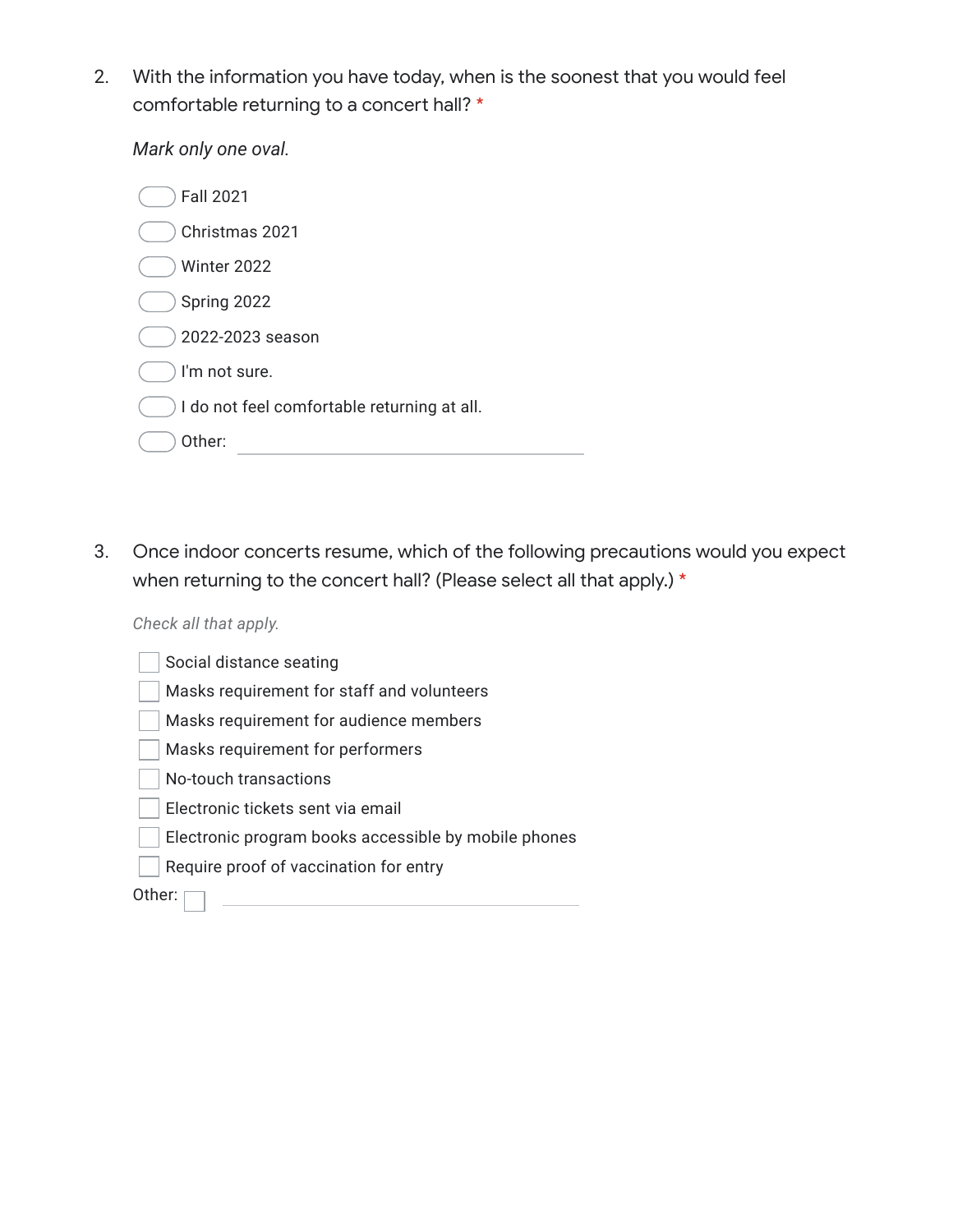4. If public health and government authorities required masks to be worn inside the concert hall, would it discourage you from attending Baltimore Choral Arts concerts? \*

*Mark only one oval.*

|  | √es |
|--|-----|
|  | N٥  |

5. Has being vaccinated made you more willing to do any of the following activities (since the lifting of restriction on July 1 in Maryland)? (Please select all that apply.) \*

*Check all that apply.*

- Enter a business maskless
- Visit close family and friends maskless
- Dining indoors at a restaurant at full capacity
- Gathering outdoors without social distancing
- None or N/A
- 6. Did you know about Baltimore Choral Arts' virtual programming during the COVID-19 pandemic, including our Off-the-Grid series, Music with the Maestro, Masterworks Moments, and Why We Sing? \*

*Mark only one oval.*

|  | Yes |
|--|-----|
|  | No  |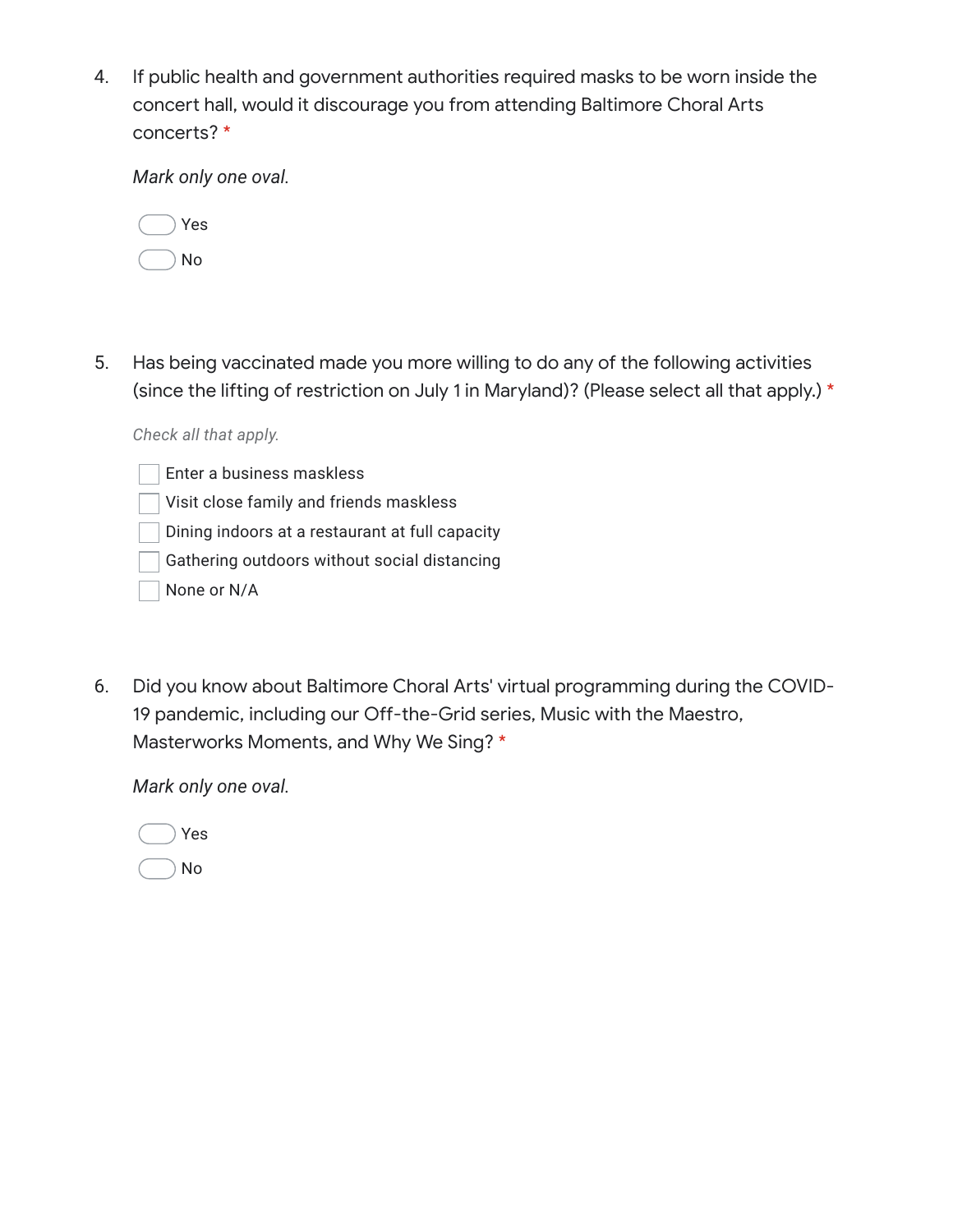7. When full performances return in the fall, how would you prefer to watch Choral Arts concerts? (Please select all that apply.) \*

*Mark only one oval.*

By attending in-person concerts only

By streaming online videos and performances

Attending some subscription concerts in-person and streaming some non-subscription performances online

I'm not sure

8. How long have you been affiliated with Baltimore Choral Arts?

9. How many Baltimore Choral Arts performances do you attend in a typical season? \*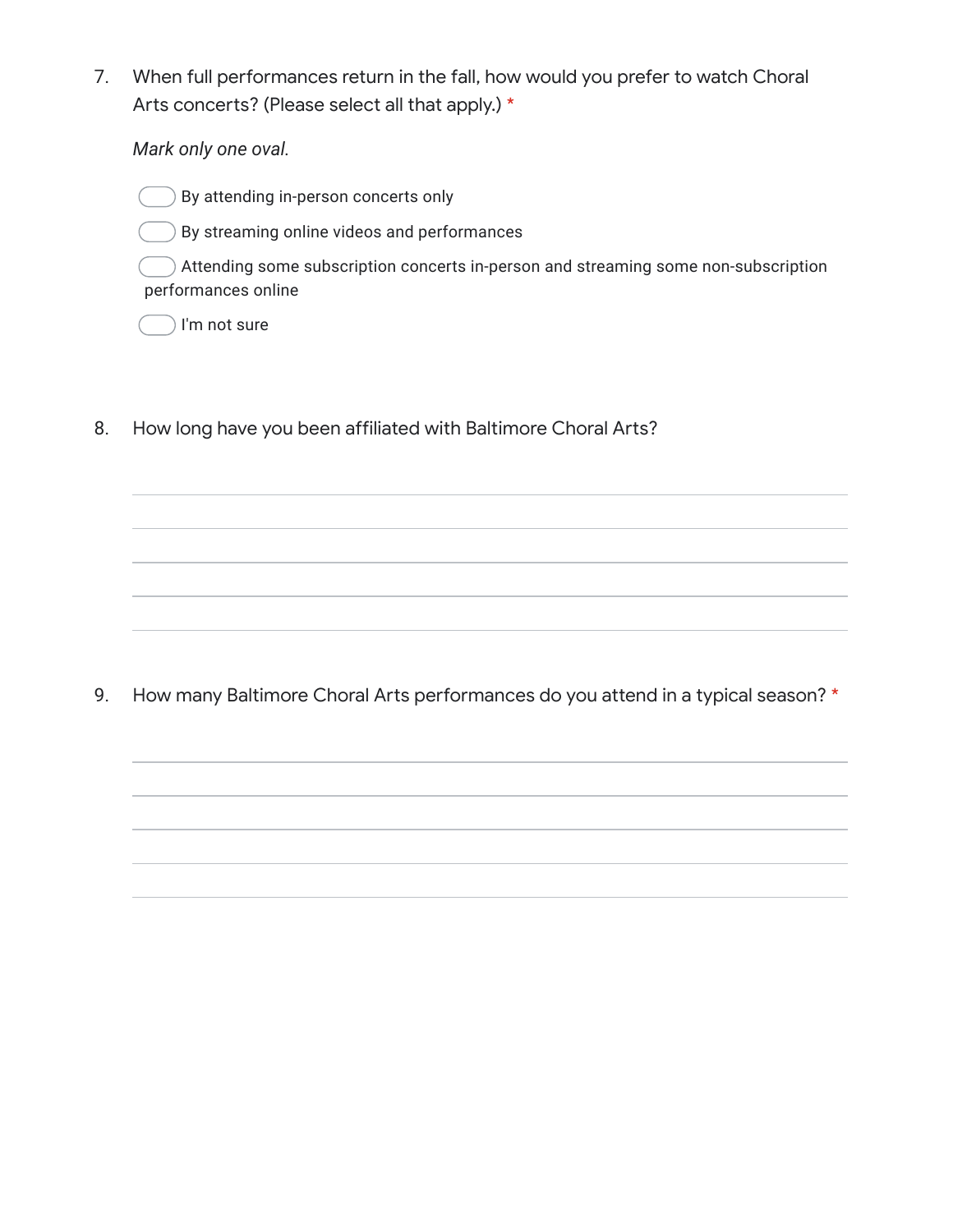10. Have you done any of the following within the past two years? (Please select all that apply.) \*

*Check all that apply.*

- Subscribe to a Baltimore Choral Arts season
- Purchased a single ticket to a Baltimore Choral Arts concert
- Watched any of Baltimore Choral Arts virtual programming
- Attended the in-person or virtual Choral Arts Gala
- Made a donation to Baltimore Choral Arts
- None of the above

The following questions are for statistical purposes only. Your answers are confidential.

11. What is your age range? \*

*Mark only one oval.*

18-34 35-44 45-54 55-64 65-74

75+

12. What is your racial or ethnic background? \*

*Check all that apply.*

Other: African-American Asian/Pacific Caucasian/White Hispanic/Latino Native American